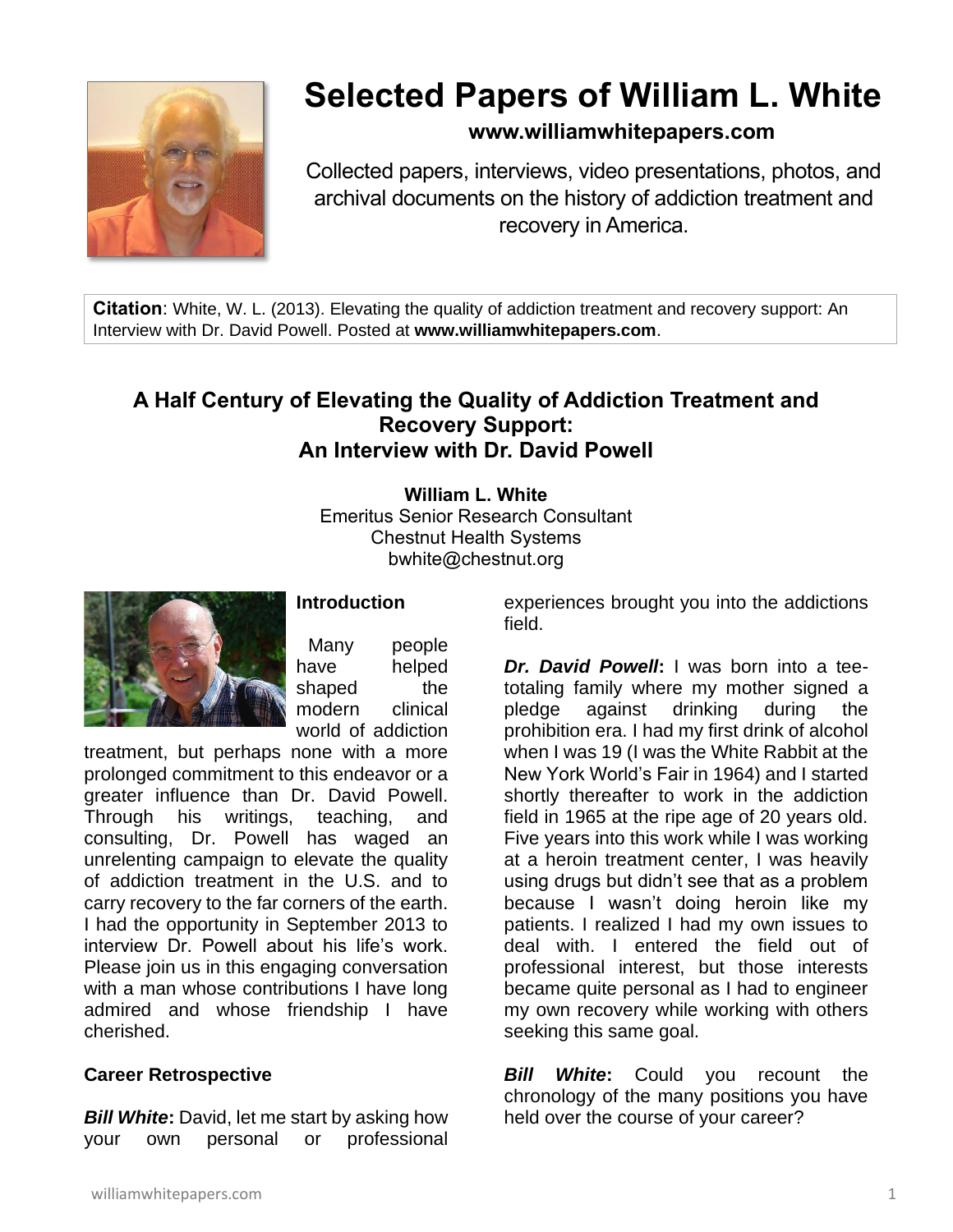*Dr. David Powell***:** I started in the field in 1965 at Rockland State Hospital in New York, working for Dr Nathan Kline, just seven years after he invented Thorazine, the first medication for psychosis. It was great training as I spent one month on the geriatric, "criminally insane," and epilepsy wards. From there, I worked with Rev. Earl Jabey, who was an early writer on spirituality and addiction. From 1967-70, I worked at the addiction unit at NJ Neuro-Psychiatric Hospital, first on the heroin unit, then the alcoholism ward. At the latter, we were giving LSD to alcoholics, so they'd have a "trip" and gain insight into their substance use. Needless to say, the research didn't last long, though access to pure Sandoz LSD was great for me. From 1970-72, I worked at NJNPI and the Rutgers Alcohol Behavior Research Lab with Drs. Peter Nathan, Francis Cheek, and Humphrey Osmond (originator of term "psychedelic" when he wrote to his friend Aldous Huxley, "to go to hell or soar angelic, just take a bit of psychedelic"). I recruited patients into Nathan's lab using DSM II. In 1972, Riley Regan invited me to be one of the thunderin' 100, from NJ. I was at Pinehurst when Will Foster et al. coined the words "employee assistance program." In NJ, we set up the first statewide EAP.

In 1973, Dr. Bob Stuckey asked me to become director of the largest treatment program in NJ, responsible for a NIDA, NIAAA, and NIMH grant and 75 staff. In 1974, Riley invited me to join the Eastern Area Alcohol Education and Training Program as Associate Director, where we conducted an extensive study of training needs in the 16 eastern states. The top training need was clinical supervision (and continues to be today). We devised a system for supervision, called the Clinical Preceptorship Program, and offered it to the US Navy and US Marine Corps. Now, 37 years later, it is still in place, at 50 USN bases worldwide, the largest and longest running supervision system in mental health and substance abuse.

I left ETP in 1999 after 25 years there and set out to save the world. Prior, I'd organized part of the Soviet-American Conference on Alcoholism in 1989-90. In 2000, I formed the International Center for Health Concerns with the dream of promoting exchanges on alcoholism between the militaries of the world. I met the surgeon generals of 16 nations and got several to agree to exchange information on addiction in the military, including Spain, Portugal, Italy, Poland, etc. While seeking to do so, I returned to China, where I started exchanges in 1979 with a group of 25 world leaders in addiction, including Mark Keller, Frank Seixas, Max Weisman, Earnie Noble, etc. My friend in China, Professor Shen at Beijing Medical University, the godmother of alcoholism in China, asked me to help her start AA there. And that begins the journey of the last 13 years.

## **Clinical Supervision**

**Bill White:** David, when I mention your name to others who have worked in the addiction treatment field, many immediately think of the contributions you have made in the area of clinical supervision. How did your interest and passion for this issue develop?

*Dr. David Powell***:** In 1975, I was working at the Eastern Area Alcohol Education and Training Program. We completed *Manpower Needs in the Alcohol Field.* The study showed that 57% of the alcoholism counselors did not have any supervision and about 25% didn't know what clinical supervision was. This was a time where most counselors came into the field because of their own recovery with little academic training. We developed The Clinical Preceptorship Program, a model for training the next generation of supervisors. The idea was that you learn supervision by being supervised. We selected a core group of clinical supervisors who would become our first generation of trained supervisors. That work continued in the civilian world for a couple years and then got picked up by the military in 1976.

*Bill White***:** Could you describe some of your other writing and training activities that elevated the importance of clinical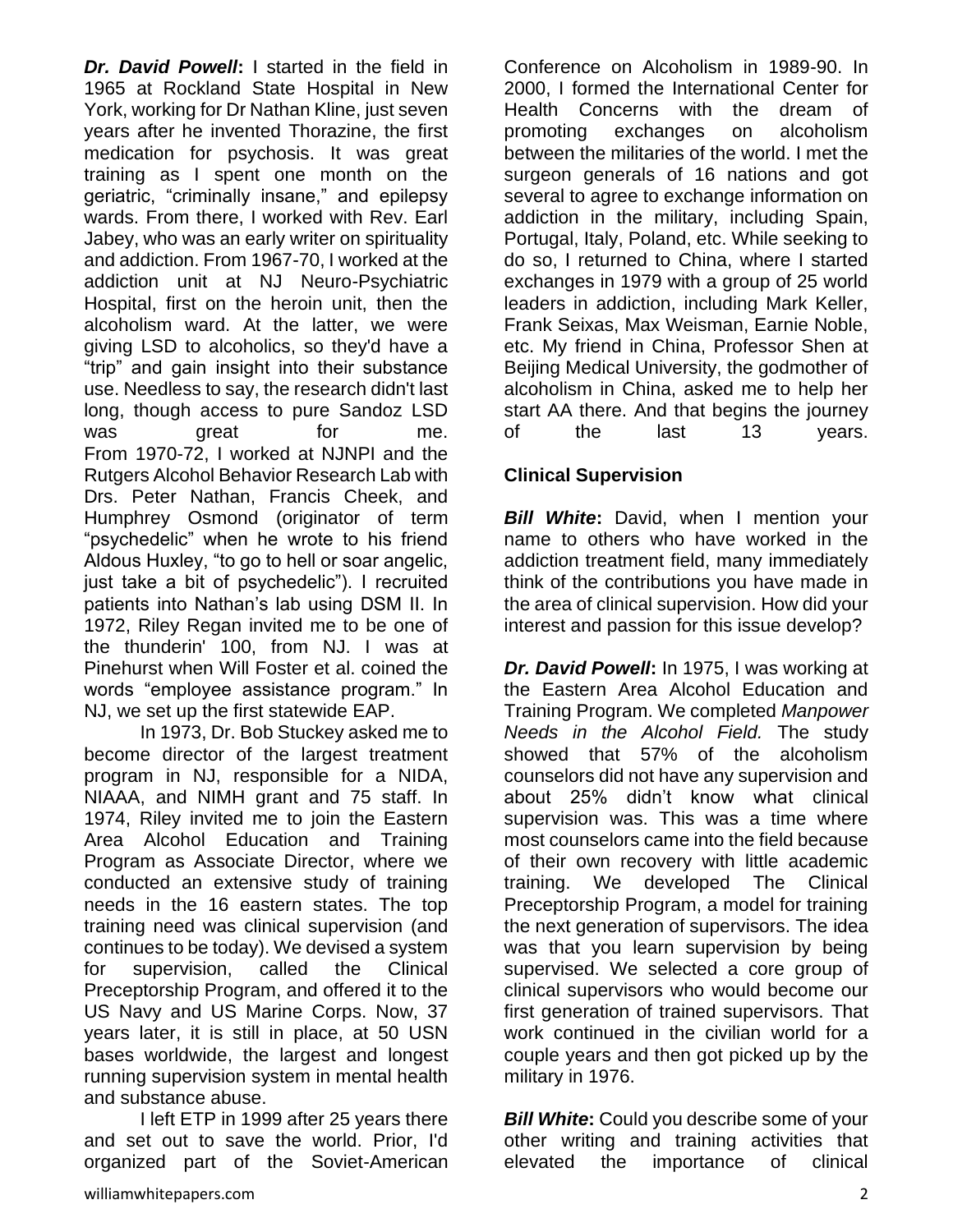supervision within the field during your career?

*Dr. David Powell***:** I was training a great deal on clinical supervision, and in 1978, Marsha Lawton said, "This is good stuff. You ought to write a book." In 1980, I published two books on clinical supervision. There've been many people that have done excellent work of training clinical supervisors, includin[g TAP](http://store.samhsa.gov/product/TAP-21-A-Competencies-for-Substance-Abuse-Treatment-Clinical-Supervisors/SMA12-4243)  [21A,](http://store.samhsa.gov/product/TAP-21-A-Competencies-for-Substance-Abuse-Treatment-Clinical-Supervisors/SMA12-4243) published by the Center for Substance Abuse Treatment (CSAT) on the core competencies of clinical supervisors. Later, CSAT published [TIP 52](http://www.samhsa.gov/samhsanewsletter/Volume_17_Number_6/Tip52.aspx) on clinical supervision, for which I was blessed to be the chair and lead author.

Since then, I've trained thousands of clinical supervisors. The next step for me is to train supervisors' supervisors. Many more addiction counselors now have supervision, but it is important to differentiate case management and clinical supervision. Most of what I see happening is really more case management: reviewing what's going on for the client. If you're spending most time talking about the client, it's probably case management. A lot of what goes on in supervision is administrative. The cornerstone of good quality clinical supervision is direct observation. We have to watch our counselors work.

In terms of where we've gained and where we've lost compared to 1975 when that first study was done, a 2009 University of Georgia study by Lillian Eby revealed that there have been significant gains in the amount and the quality of supervision being provided, but we are still woefully behind the mental health field in direct observation of our clinical personnel. Most of what we do in supervision still is an "after the fact" review of what went on in counseling sessions, whereas the vast majority in the mental health field has moved beyond that and relies heavily upon direct observation. Now, cyber supervision is being used to watch counselors through the internet. My concern is that we in the addictions field are falling behind. If mental health and addiction services merge, as is happening in many states, addiction counselors will be illprepared for this more intensive style of supervision.

*Bill White***:** What have been some of the obstacles that prevented the addictions field from developing more effective systems of clinical supervision?

*Dr. David Powell***:** The number one obstacle is time. We spend a great deal of energy firefighting, putting out crises. If we were better able to manage our time, we would create the time for consistent supervision. Failing to do so inevitably shows up in staff burnout and turnover. Our statistics are not good in staff retention. I use the old oil commercial line, "Pay me now or pay me later but you're gonna' pay me." You can pay by providing quality training and supervision or you can pay for staff turnover. The key issue is counselor self-care. How do we take care of our counselors? Honestly, we don't even know how to spell the word "self-care."

Many of the obstacles are organizational and are driven by funding. The two things that inevitably get cut in difficult times are training and supervision, which is cutting off a resource that keeps people in the field. This is short-sighted crisis management, and we pay dearly for it.

*Bill White:* With the limited resources of time and money, are there things a treatment program can do to elevate the quality of supervision of their counselors?

*Dr. David Powell***:** There are several steps that are important. First, you have to get senior management support to ensure that when funds are tight, they will still provide clinical supervision. You've got to go to the Program Director to sign off on this. Second, you develop policies and procedures that establish a structure for supervision to be followed. Third, we must train a core group of supervisors at an agency. This takes time and consistency, much like parenting does, to be able to say, "This is the way we do this here."

Ironically, the people most resistant to supervision are the people with the most experience because they're the ones that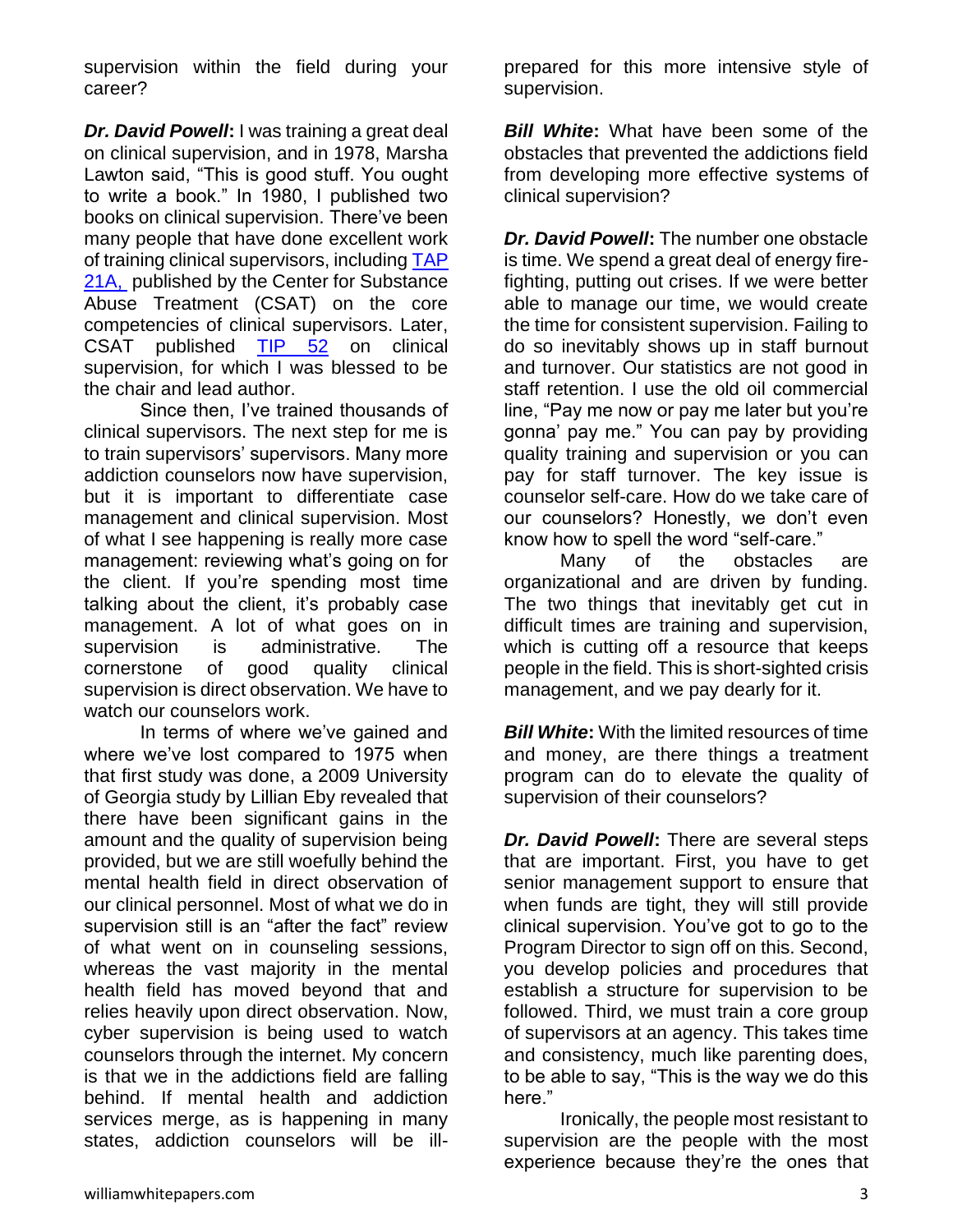have the most to lose. You've got to win over a few people that would be willing to advocate for these intense forms of supervision. It doesn't cost any money to do most of this. There are many opportunities for people to get trained in supervision through the ATTCs and various trade associations. There's no financial reason why supervisors cannot get good training in supervision.

*Bill White***:** I've heard you say that as a field, we need to not only train supervisors but move beyond the training to create model systems of supervision. What do you mean when you talk about model systems of supervision?

*Dr. David Powell***:** I've been involved in developing systems for many agencies, including CRC Health Group, Betty Ford Center, Phoenix House, Gateway, Caron Treatment Centers, etc. First, an agency needs to have a clear definition of supervision, such as is in TIP 52. Second, we need to define the key elements of supervision and the frequency of supervision. The basic rule for me is the twenty to one rule. For every twenty hours of client contact, a counselor should have one hour of clinical supervision. This includes a behavioral contract stating how often and when supervision will be provided, and what to expect from supervision. TIP 52 spells out clearly how to organize the work environment to ensure that counselors get the needed supervision.

#### **International Work**

*Bill White***:** David, let me take you to another area that I think our readers will be very interested in. How did your work outside the United States begin and how has it evolved over the years?

*Dr. David Powell***:** It's a long chronology. My first trip out of the US, other than Canada and Mexico, was to the Soviet Union in 1974. I boldly asked to meet the person who was the godfather of alcoholism treatment, Dr.Batayan in Moscow, and that started an ongoing conversation that I had with the Soviets for years. That work continued with the help of the Soviet American Alcoholism Conference in 1989 when one hundred delegates went to the Soviet Union. I had this crazy notion. I knew we had a substance abuse problem in the US military. I was sure the Soviets did too. Why can't we talk? Well, it wasn't that simple. It took two years to get the Joint Chiefs of Staff and the White House to approve a visit by a delegation of US Navy personnel. In 1991, six of us met with our Soviet counterparts. In 1992, a Russian delegation came to the US to visit treatment centers.

In the mid-70s, I got an inkling that I wanted to do something in China. It took three years (1976 to 1979), during which time no one was going to China. This is shortly after Nixon's Ping Pong diplomacy and the doors to China first opened. I kept writing to the Chinese asking them if we could address their alcohol problem, and they kept writing back saying, "We don't have a problem with alcohol." Finally, in 1979, I was able to get to Hong Kong and got a visa into China. I appealed to the Chinese government to allow us to bring alcoholism experts from different countries to address their issues. Three months later, I got 25 visas in the mail. In November 1979, the first group of addiction professionals went to China. This delegation included names that I revere to this day: Mark Keller, Frank Seixas and Ernie Noble. For a month, we looked at substance abuse in China. We concluded that, in fact, they were right; they had eliminated their drug problem, however they chose to do so.

That started an ongoing dialogue with China. Every year, from then on, I went back to China. The peak moment for me was in 2000 when Professor Shen of Beijing Medical University Hospital asked me, "I have doctors that want to learn about Alcoholics Anonymous but I have no money. Can you help me?" With the assistance of AA GSO and San Francisco AA groups, we brought four doctors to the AA's 65th Convention in Minneapolis. On July 25, 2000, the first official meeting of Alcoholics Anonymous in China, in Mandarin, occurred.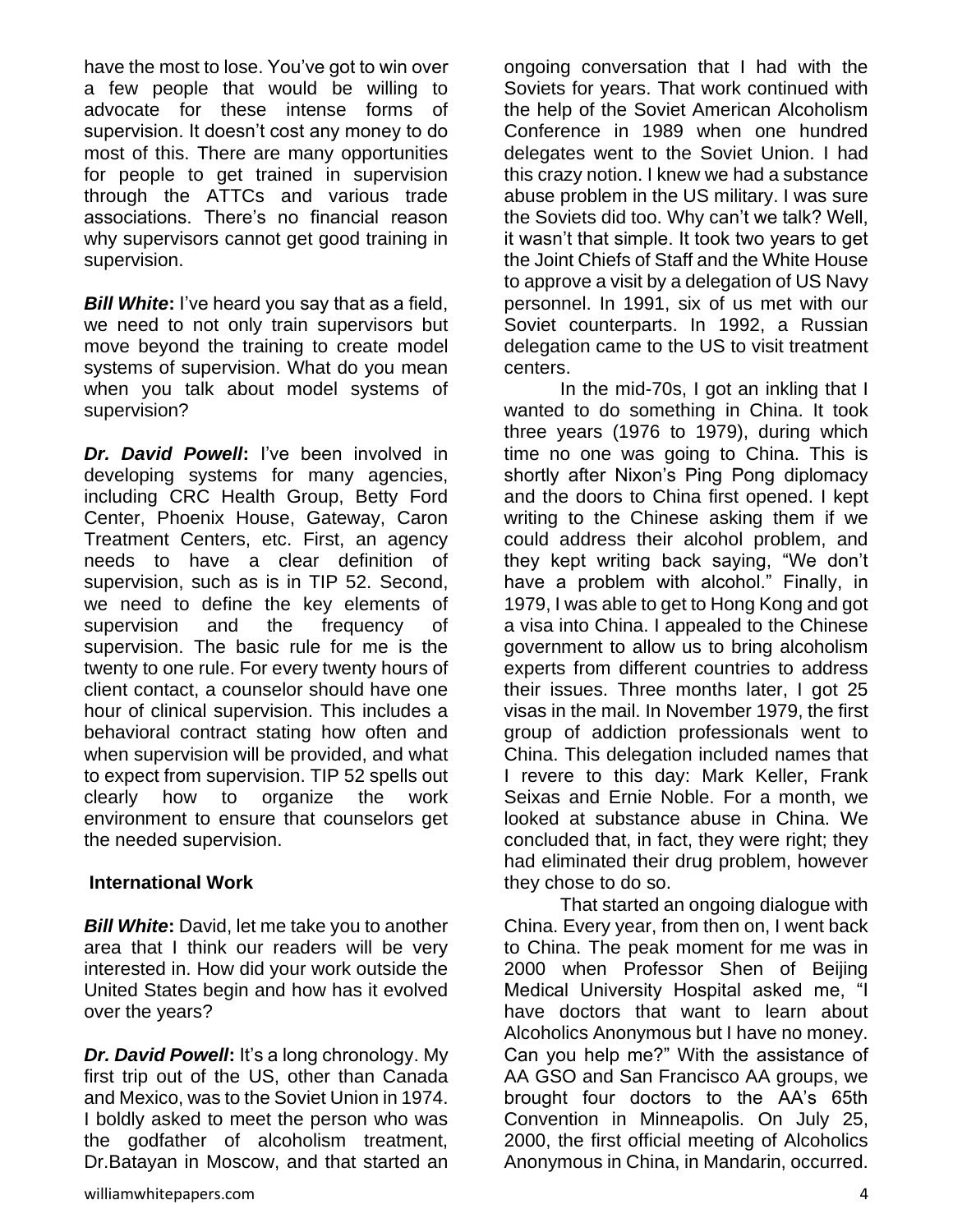Prior to that, there was a long history of AA meetings in English for ex-pats, but the Chinese generally didn't attend those meetings. That was a critical marker in China. One of my happiest moments was at the 70<sup>th</sup> AA Convention in Toronto when the Chinese flag came down the aisle in the stadium, with 15 Chinese doctors, my wife, and myself applauding. I felt I died and went to heaven.

There's been an ongoing interest for me to assist internationally. People ask me, "How do you get in to that?" My answer is, "Find a place that you get excited about. There is a burning need around the world and a growing interest in recovery."

*Bill White***:** If I'm remembering correctly, the work that you did in China spread to a number of other Asian countries.

*Dr. David Powell***:** I continue to work in Vietnam, which has a significant drug and HIV problem. In 2008, they asked if I would help train their clinical supervisors. For six years, I've offered supervision of their supervisors. In 2000, I began training in Singapore where they developed the Asia Pacific Certification Board and are training throughout Malaysia, Indonesia, and other Southeast Asian countries. Southeast Asia is really coming alive with its interest in addiction treatment and recovery. In January 2013, a long-term dream of mine came true as I was able to lead a group of recovering American veterans from the Vietnam War, all of whom went on after their service to our country to work in the addictions field. We met with the Vietnamese military and visited methadone clinics throughout the country. Yes, dreams do come true!

*Bill White***:** And you've been recently involved in Turkey.

*Dr. David Powell***:** That grew out of a lunch meeting with a Turkish woman. Halfway through the middle of lunch, I realized Esra Cavusoglu was to try to get me involved in helping them develop an adolescent substance abuse treatment program in Turkey. That was 2008. For the last five

years, we've developed a 60-bed adolescent treatment facility in Gaziantep, Turkey, near Syria with about 35 boys, mostly street children. They are with us for six months. We've developed the Turkey model and information on the program has been published in *Counselor Magazine*. As a result, we've recently been asked to expand it throughout Turkey.

*Bill White***:** David, has the work you have done outside the United States offered any insights into the treatment system here in the U.S.?

*Dr. David Powell***:** Great question. We tend to become myopic and view the world only through the lens of the US. One of the big mistakes we make when we go overseas is to think that the rest of the world wants to be like us. They want some of the things that we have, but it's really important for us to see that there's a much broader world. It's remarkable to see other countries that are 20-50 years behind us in treatment system development. I've developed a profound appreciation for how far we have come here in the US. In countries such as Vietnam, the word "recovery" doesn't really exist. There is no image in these countries that people can recover from addiction. When I talk about recovery, they are astonished that somebody wearing a suit can be in recovery. It helps us to look outside of our small world to freshly see ourselves. We benefit from that experience and the countries we work in clearly benefit from what we have learned.

## **State of the Addiction Treatment Field in 2013**

*Bill White***:** David, we're facing many challenges from healthcare reform, including service integration initiatives, the movement toward recovery-oriented systems of care, and the rise of recovery support services. How do you see some of these challenges that the field is facing right now and where we need to go with them?

*Dr. David Powell***:** We are at one of those significant points in our history—a seismic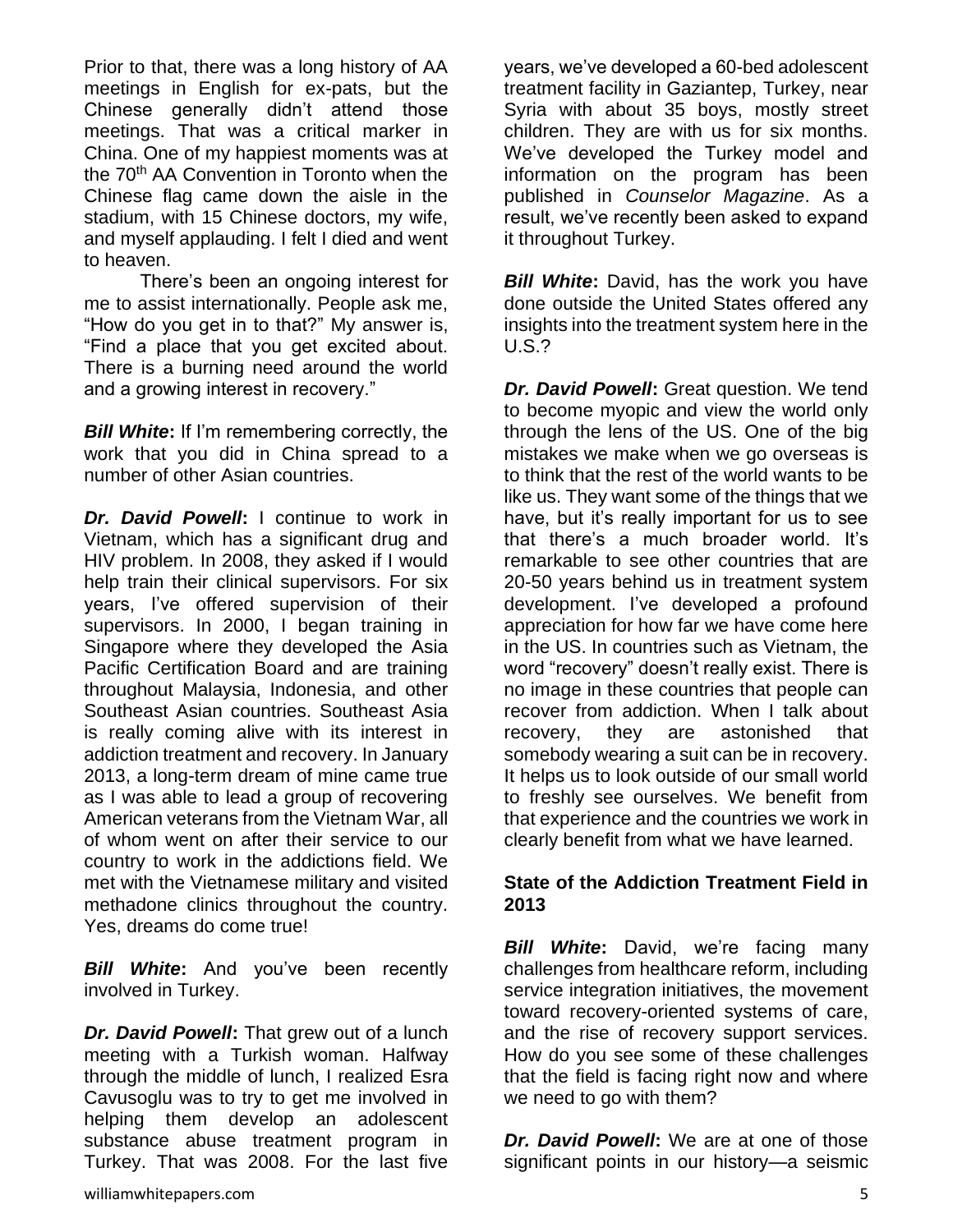change. The recovery support movement is one of the most positive trends that is bringing us back to our roots. We are reengaging the recovery community something I think we lost over the years. We are realizing again that recovery happens in the community and not necessarily only in treatment centers.

The big train on our track is the Affordable Care Act. We continue to put our heads in the sand and pretend that it's not going to happen. But our healthcare system must be reformed, whether it's Obamacare or something else. Change will bring new definitions of recovery, of treatment, and new locations where treatment will be provided.

Service integration into the primary health system and the inclusion of a chronic disease model has been coming for years. These are all positive trends for us; however, the key will be how we react to them as a field. If we sit back and let the changes happen to us, we could be in dire straits, particularly if the trend is away from residential to partial hospitalization and intensive outpatient care. If we do not develop models in the next few years for partial hospitalization, we could see the same kinds of program closings we saw in the 1990s.

As we move to a chronic disease model, the public perception about addiction may change as people come to see addiction on par with asthma, diabetes, hypertension, and other chronic illnesses. The primary care physician (PCP) will become an increasingly important entry point for addiction treatment. It's incumbent upon us over the next five years to get to love our PCP and to educate them about addiction. A recent study shows that the average PCP's level of comfortableness with hypertension and diabetes is 85 percent. You ask them about depression, their comfortableness drops to 42 percent. For substance abuse, it drops into the teens. Most PCPs receive little training in how to treat addiction. We've got to work with the PCPs and the primary care system.

*Bill White***:** Do you see this call for a shift from acute care models of treatment to

models of sustained recovery management and recovery-oriented systems of care as a fundamental shift in the field or a flavor of the month?

*Dr. David Powell***:** It's a shift that's been going on for years but we've not paid enough attention to it. In the long run, this shift in treatment is a positive trend. If we continue to view addiction as an episodic rather than a chronic issue, the best that we have to offer somebody is more residential care with the hopes that maybe this time they'll "get it." You'd never treat diabetes that way. What diabetes treatment program would talk about having a graduation ceremony? One never completes those programs. You're going to manage those conditions for life. We have to change our vocabulary and how we look at it.

#### **Workforce Development**

*Bill White***:** Let me take you back to another issue related to the state of the field. How do you see the state of the addiction treatment workforce in 2013?

*Dr. David Powell***:** It is the number one crisis that we're facing. We have an inadequately trained and an insufficient number of workers to meet the needs of the expanding number of people who could be seeking help as a result of ACA. Who will be the caregivers for the people who are going to have coverage for addiction treatment? We are already dealing with a workforce that is overtaxed and undercompensated. We are easily ten years behind in workforce development.

We need more academic training for people coming out of schools of social work, psychology, and counseling. We're training people to do things that they're not prepared for. They need more training in psychopharmacology, the neurobiology of addiction, and evidence-based practices. But we're still sending people to "flavor of the month" workshops. Our educational models have to be more web-based training. We need to find new ways of training people, and it's going to have to happen quickly. There's a train on our track, and it's heading right towards us.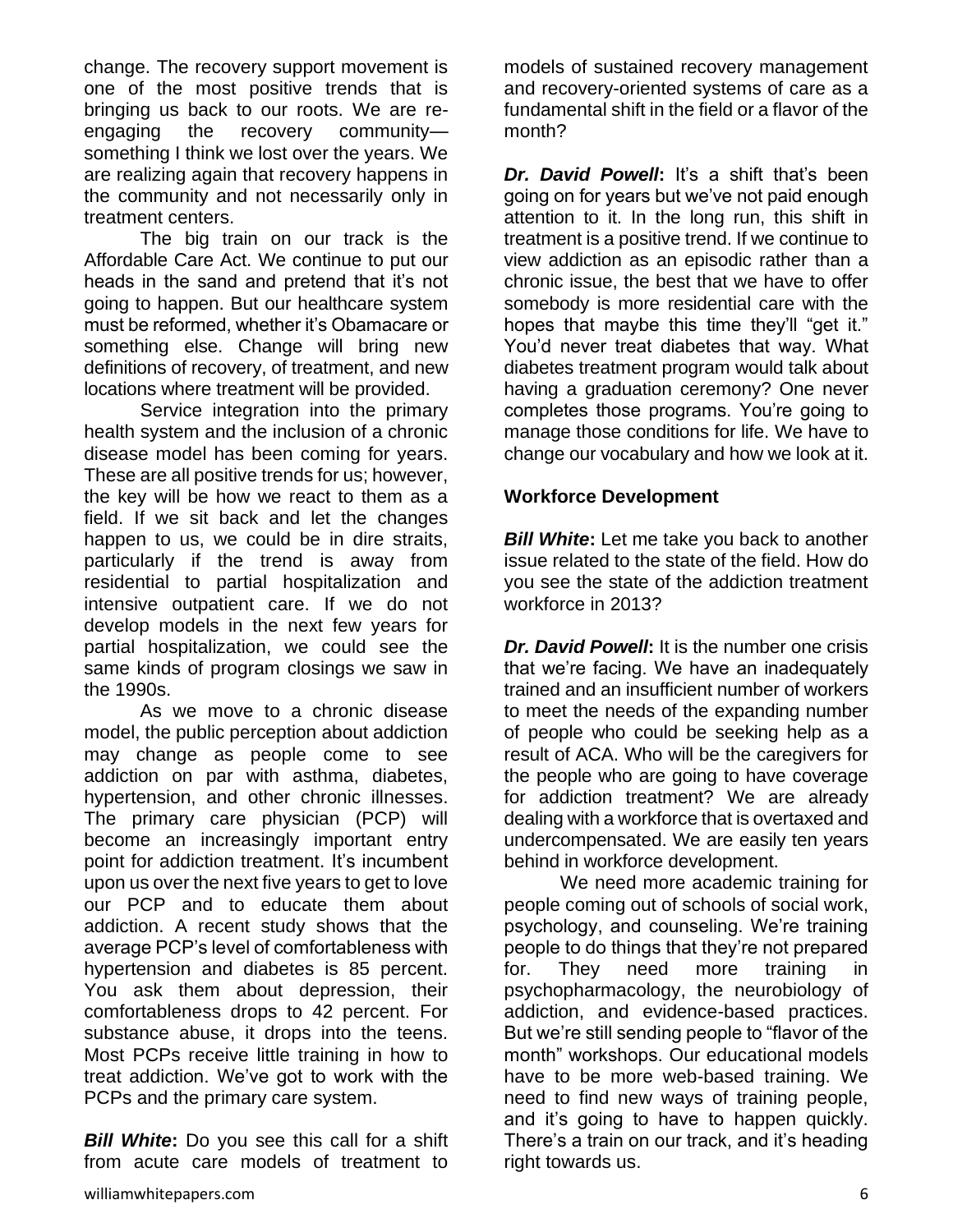*Bill White***:** Another issue we have often discussed is the aging leadership of the field and the need for leadership development and succession planning. How do you see that particular crisis that we're facing?

*Dr. David Powell***:** We've done a miserable job training the next generation of leaders. We should have seen this years ago and addressed it through leadership development and succession planning. The need for mentorship of tomorrow's leaders is one of the field's most important issues. Old-timers, like me, need to take folks under our wings and mentor them over the next five years. The key step is being able to be replaceable, to train somebody to do what you can do. Another concern is that we are losing our history. The people that got us to where we are, the shoulders on which we now stand, we not only don't know who they are, but we don't seem to care. That is unfortunate. A generation of leaders is ready to turn over the mantle of leadership. The question is who's going to accept that mantel.

*Bill White*: I'm very interested in how you've done that personally at Yale. How do you institutionalize your own legacy there?

*Dr. David Powell***:** A few years ago, the Yale University School of Medicine saw the need for leadership development. Yale asked me to join with them to develop a program on supervision. [\(www.supervision.yale.edu.](http://www.supervision.yale.edu/)) The first step was to compile what we know about our workforce and put it in one site and make it available to everyone. We're designing workforce development programs in Connecticut, Alaska, Maryland, etc. The long-range vision is to establish an Endowed Chair on Workforce Development in the Addiction Field at Yale School of Medicine. To the best of my knowledge, that does not exist anywhere in academia in the US, someone whose focus is on training people to work in the addiction field, in medicine, nursing, psychology, counseling, social work, etc. If we can achieve that, it will be a major step forward.

#### **Personal Retrospective**

*Bill White:* As you look back on nearly a half century of work in this field, who are some of the people who most influenced you and most supported your own contributions to the field?

*Dr. David Powell***:** We're back into my ancient history with names like Nathan Kline, who I mentioned earlier, at Rockland State Hospital. When I went to Rutgers in 1970, there were Seldon Bacon, Mark Keller, and Bob Stuckey. One of my mentors was Max Weisman, who taught at Rutgers for decades. Others included Frank Seixas from NCA and LeClair Bissell. I honor Riley Regan who had a profound influence on my life. Unfortunately, we lost Riley several months ago. These are the people that have shaped our field. It frightens me when I mention names like Marty Mann and Riley Regan and those in the field do not know who they are. These are the people that have gotten us here.

*Bill White***:** Could I ask you to share a few of the lessons you've learned about how to conduct yourself in this most unusual of professions?

*Dr. David Powell***:** Remember our history. Our history is really important. One of the wisdoms of my grandmother was, "This too will pass." We've been here before, so as we begin to encounter changes over the next years, we'll need to remind ourselves that people in the past got through similar issues to bring us to the present. Although these are difficult times financially, you have to step back and take a longer perspective. We go through cycles in our field and we are in a down cycle now. My friend Dr. Bill Mock reminds us we go through seven down years and seven good years. In the down years, we consolidate. We go back to what's important, which is what we're doing now. In the good years, we spend like drunken sailors.

The role of the recovering community is profoundly important and unique in our field. A milestone memory I have was attending NCA's Operation Understanding in 1976 when Buzz Aldrin, Dick Van Dyke, and